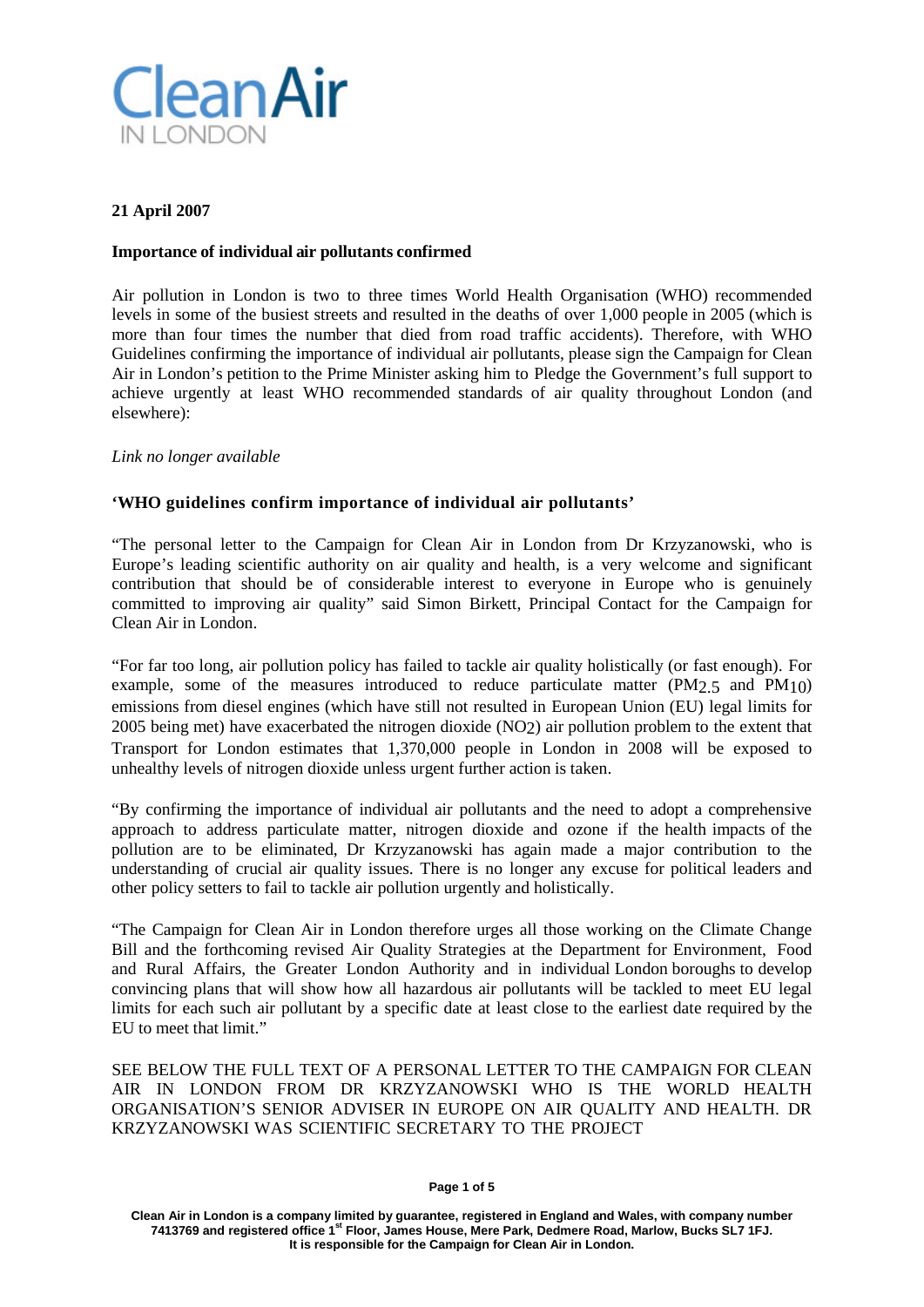

# THAT PUBLISHED THE "WHO AIR QUALITY GUIDELINES GLOBAL UPDATE 2005".

18 April 2007

Dear Mr Birkett,

Thank you for your letter and information about the ambitious Campaign for Clean Air in London.

The WHO Air Quality Guidelines address, traditionally, individual chemical compounds, such as ozone, or indicators of pollution mix, such as PM10 or PM2.5. The guidelines aim at the assessment of health hazards specific to each of these pollutants independently, and recommend that the air people breathe contains EACH of the pollutants in concentrations lower that the guideline level. This also means that achievement of the guideline level for one pollutant should NOT be done with an increase of other pollutant concentration above its guideline level.

The importance WHO puts on PM10 and PM2.5 reduction is related to the magnitude of the health impacts of the presently observed levels of this pollution on health, expressed by hundreds of thousands of premature deaths attributed to anthropogenic PM in Europe annually. There is no doubt that these risks must be reduced. This can be done only by reduction of population exposure to PM2.5.

As demonstrated in the AQG Global Update 2005, exposure to ozone and to NO<sub>2</sub> causes health effects which are independent from those of PM. You can find justification for the updated guidelines in the full text, just published by WHO:

[http://www.who.int/phe/health\\_topics/outdoorair\\_aqg/en/](http://www.who.int/phe/health_topics/outdoorair_aqg/en/)

Though the observed effects include, as for PM, increased mortality, the estimates of health impacts of ozone exposure in Europe are markedly lower than those for PM. For NO2, the lack of quantitative effect estimates independent from the PM2.5 or PM10 makes the estimation of the impact of NO2 impossible. This may result in an interpretation of the "lower importance" of these pollutants. WHO does not make such distinction, as it may be considered to be a "managerial decision", being outside of the scope of the WHO Guidelines mandate.

As the Commentary section of the NO2 chapter explains (page 376/7 of the full text of the AQG Global Update 2005), besides of the independent effects of NO<sub>2</sub>, the guideline for long term NO<sub>2</sub> average intends to protect people from adverse effects of complex mixtures of combustion-related pollution.

We hope, therefore, that the action to clean the air in London, and in all Europe, will address all hazardous air pollutants, including particulate matter as well as nitrogen oxides and ozone. Only such comprehensive approach may result in elimination of the health impacts of the pollution.

Sincerely yours

**Clean Air in London is a company limited by guarantee, registered in England and Wales, with company number 7413769 and registered office 1st Floor, James House, Mere Park, Dedmere Road, Marlow, Bucks SL7 1FJ. It is responsible for the Campaign for Clean Air in London.**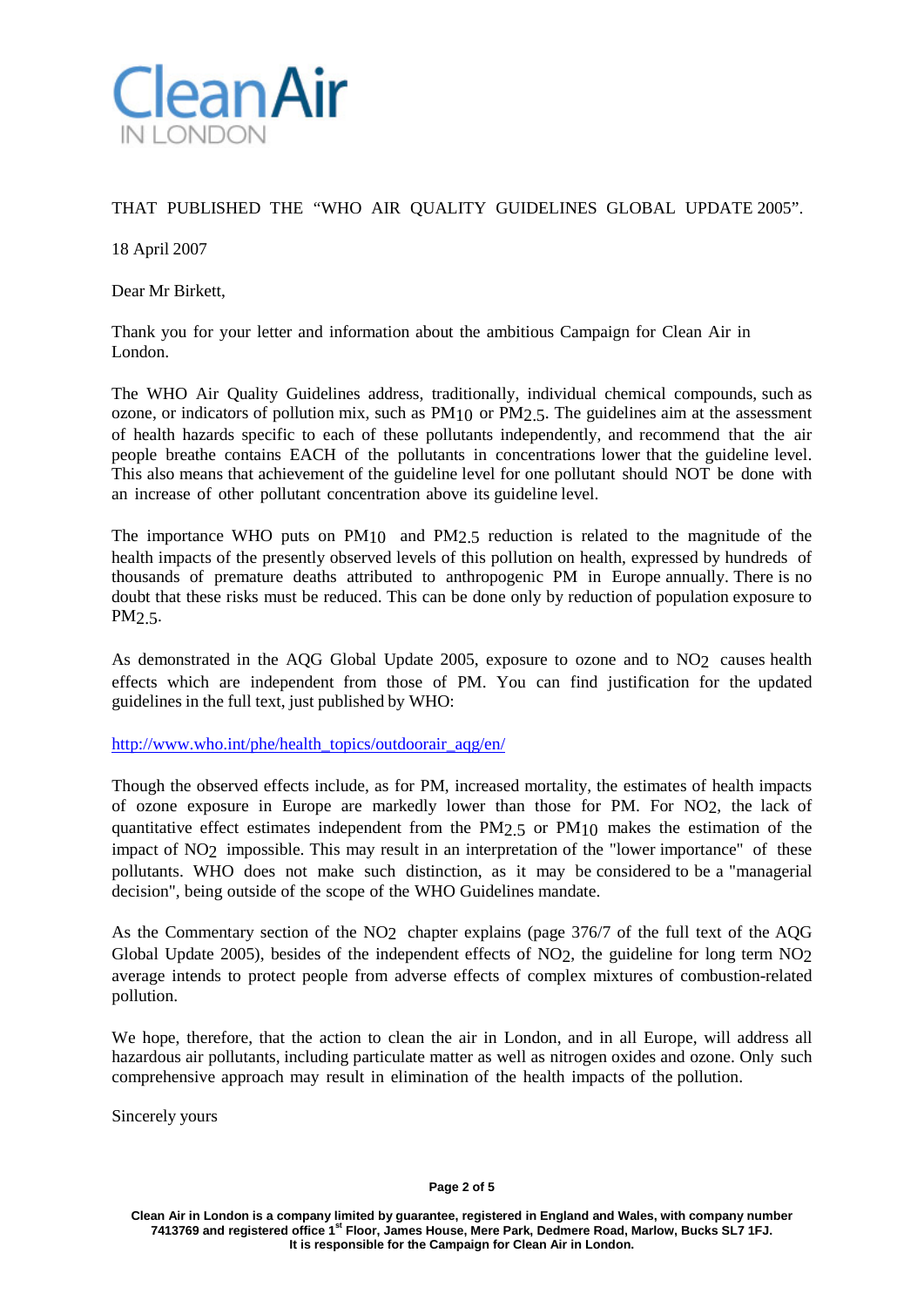

Dr Michal Krzyzanowski Regional Adviser, Air Quality and Health Head of the Office WHO European Centre for Environment and Health Bonn Office

## SEE BELOW THE FULL TEXT OF A LETTER TO DR MICHAL KRZYZANOWSKI FROM THE CAMPAIGN FOR CLEAN AIR IN LONDON

Dr Michal Krzyzanowski Regional Adviser, Air Quality and Health Head of the Office WHO European Centre for Environment and Health Bonn Office Hermann-Ehlers-Strasse 10 53113 Bonn Germany

9 April 2007

Dear Dr Krzyzanowski

### **Achieving urgently at least World Health Organisation recommended standards of air quality throughout London**

I was pleased to meet you earlier in the year at the excellent London Air Quality Network (LAQN) seminar on 19 January when I was representing a community group called The Knightsbridge Association (as Chair of its Transport and Environment Committee).

Since meeting you, we have established with others the Campaign for Clean Air in London which has only one aim which is to achieve urgently at least World Health Organisation (WHO) recommended standards of air quality throughout London. I hope that you will approve of our aim!

The Campaign has received support from the Mayor of London, leading politicians from all four political parties in London as well as leading business and community groups including the Central London Partnership, London First and The Knightsbridge Business Group. We have recently received a pledge of support from the National Society for Clean Air and the Environment. Our campaign website is shown in the letterhead above.

As you know, London has very serious air pollution problems. The Mayor of London has estimated that, for example, some 1,031 people died prematurely in London in 2005 due to particulate matter (PM10) exposure which is more than four times the number that died from road traffic accidents. In a consultation document published at the end of last year, in connection with the proposed Low Emission Zone, Transport for London (TfL) noted that 1,370,000 people in London would be exposed to an annual mean level of nitrogen dioxide (NO2) of over 40  $\mu$ g/m<sup>3</sup> in 2008 unless action is taken to improve air quality.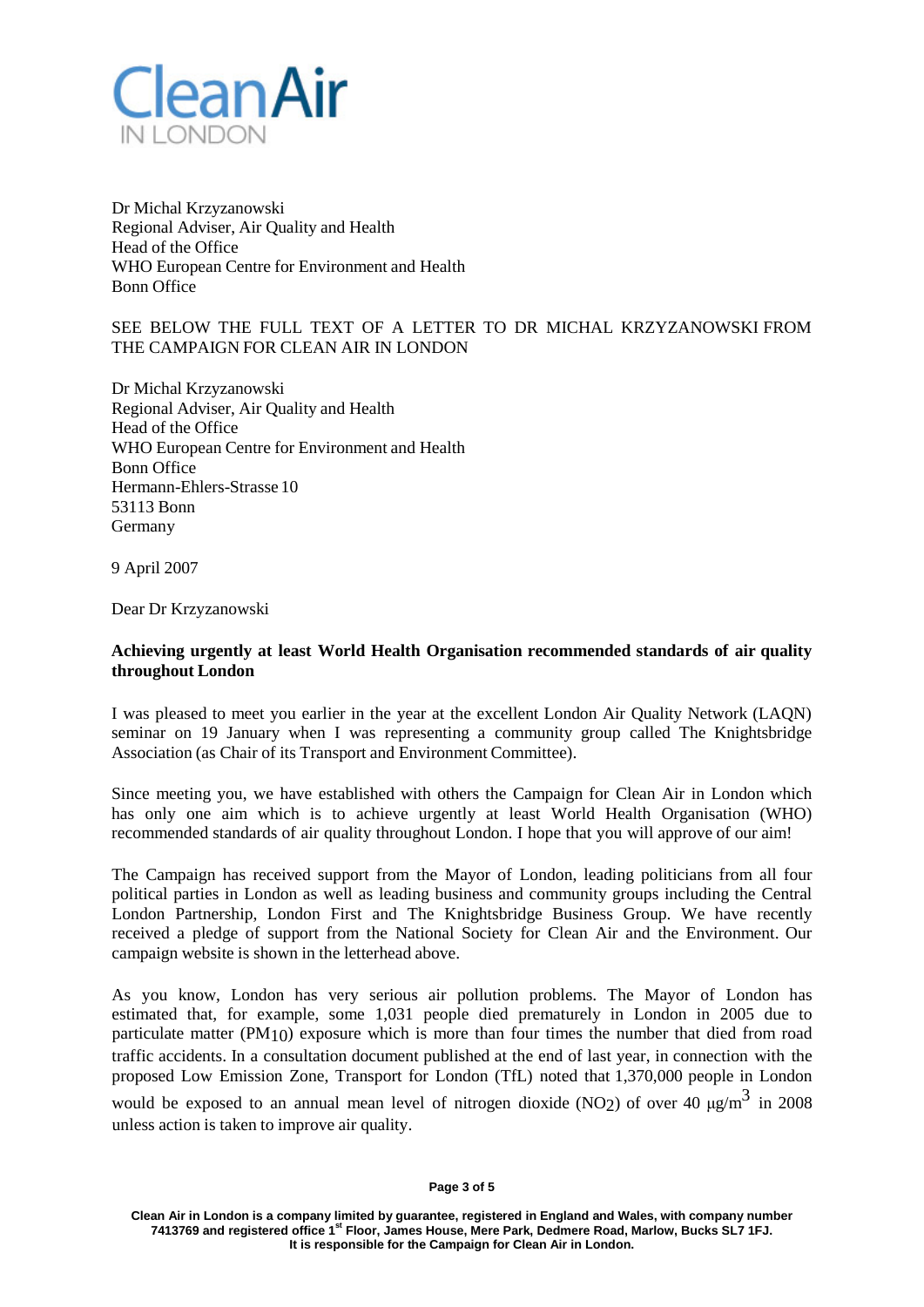

With such air quality problems in London, much work is underway to revise air quality strategies for the city as a whole and at individual borough level. I have been fortunate to be invited to attend several meetings recently in connection with this process. However, I have been most concerned to hear people comment (on several occasions) that the WHO's Air Quality Guideline (AQG) values for nitrogen dioxide and ozone (O3) are not as important as those for particulate matter.

It would be possible to go along with dismissals of the relative importance of NO2 and O3 problems (and by implication their absolute importance), except that these standards are at the heart of strategically important matters. An example being that TfL has said that, even though vehicles with Euro IV engines are now available, there is no planned date for the key Euro IV emission standards for NOx to be required for large vehicles for free entry to the proposed Low Emission Zone simply because abatement technology and testing standards for older vehicles have not yet been approved. Major air quality benefits could be delayed for many years simply because not enough priority is being given to approve abatement technology and testing standards for NO2 for older vehicles (unless a requirement for Euro IV engines per se is introduced – as we are requesting). I could provide other examples of this lack of focus on NO2 which is alarming to those of us wanting better air quality in London.

Please will you confirm therefore as unambiguously as possible that:

- 1. you and/or the World Health Organisation consider that the air quality guideline (AQG) values for NO2, O3 and PM10 published in the excellent "WHO air quality guidelines global update 2005" should all be considered equally seriously from a health perspective; or
- 2. provide us with guidance on their relative importance in a quantifiable way that would aid in their prioritisation?

The relevant AQG values are: Pollutant: Averaging time---AQG value

Particulate matter

PM2.5:

1 year ---  $10 \mu g/m^3$ 24 hour --- 25  $\mu$ g/m<sup>3</sup>

PM10: 1 year --- 20 μg/m<sup>3</sup> 24 hour ---  $50 \mu g/m^3$ 

Ozone: 8 hour, daily maximum --- 100  $\mu$ g/m<sup>3</sup>

Nitrogen dioxide:

**Page 4 of 5**